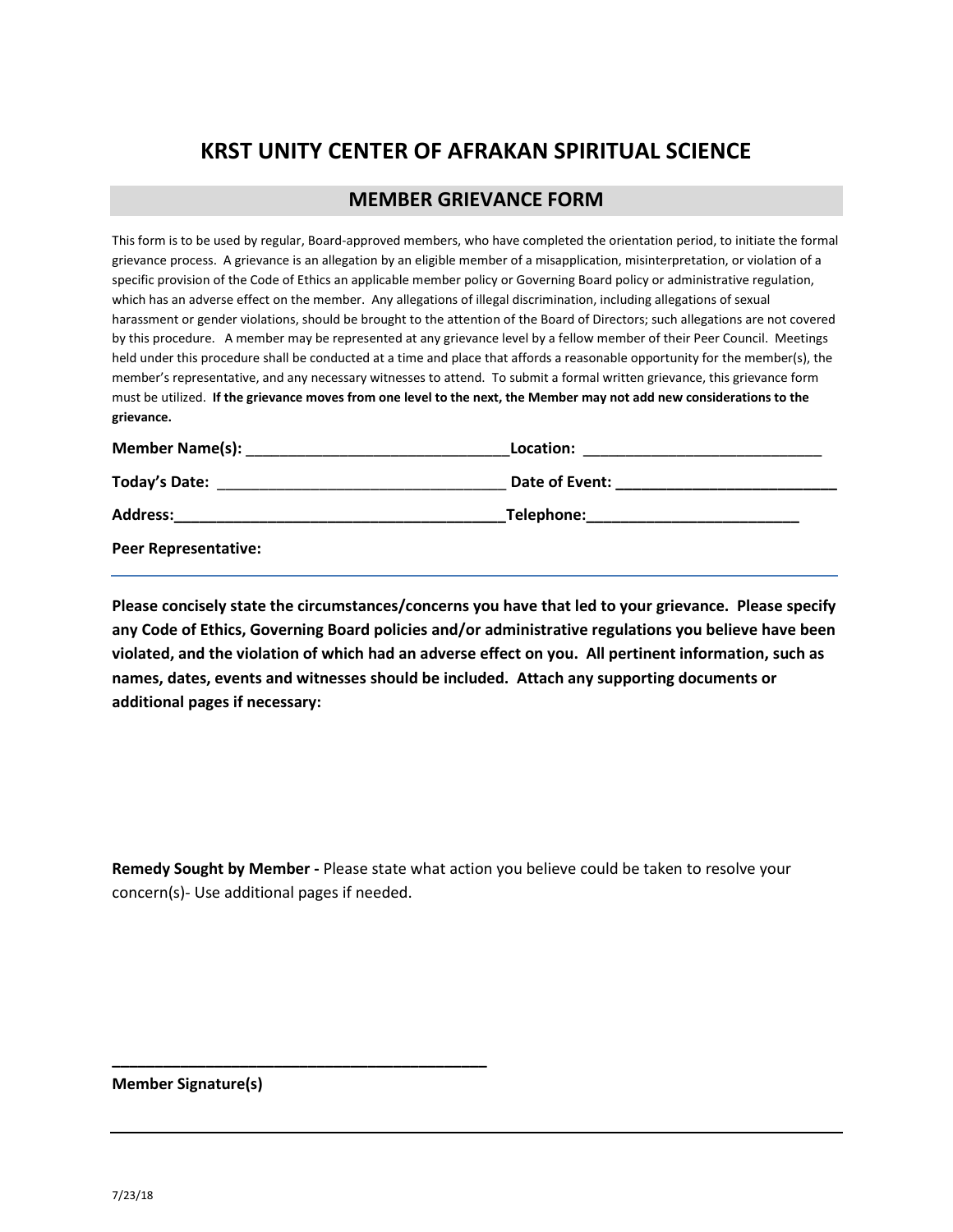# **Pre-Grievance Oral Discussion with Immediate Peer Council (Ka Men/Ka Women):**

A member will meet with and/or discuss the issue with their Peer Council within 20 days of the date the member knew or should have known of the event leading to the issue. If a meeting is to be held, it should be within 10 days of the member's request. Within 10 days of the discussion/meeting, the Council will orally inform the member of their decision. If the member is not satisfied with the Council's decision, they may submit a formal written grievance using this form.

| Date received Council's response:                       |  |
|---------------------------------------------------------|--|
| Please summarize oral response received, if applicable: |  |

# **Level I – Written Grievance to Minister**

| The deadline to submit a formal written grievance to the Ministry is within 10 days of the receipt of the Council's decision, or |
|----------------------------------------------------------------------------------------------------------------------------------|
| within 15 days following the verbal discussion/meeting. If no decision was received from the Council, within 10 days of receipt  |
| of the formal written grievance, Ministers Council shall hold a meeting to discuss the grievance. The Ministers shall reply in   |
| writing to the member within 5 days after the meeting.                                                                           |

| Date written grievance was submitted to Ministry: |  |
|---------------------------------------------------|--|
|                                                   |  |

**Minister to whom written grievance was submitted: \_\_\_\_\_\_\_\_\_\_\_\_\_\_\_\_\_\_\_\_\_\_\_\_\_\_\_\_\_\_\_\_\_\_\_\_\_\_\_\_\_**

**Date of meeting to discuss the grievance: \_\_\_\_\_\_\_\_\_\_\_\_\_\_\_\_\_\_\_\_\_\_\_\_\_\_\_\_\_\_\_\_\_\_\_\_\_\_\_\_\_\_\_\_\_\_\_**

**Date received Ministers response, if applicable:**

**Note: If you received a written response, it must be attached to this form.**

# **Level II – Written Grievance to Elders Council:**

If the member is not satisfied with the Ministers written response, the grievance may be submitted for Level II consideration. The deadline to submit a formal written grievance to the Elders Council is within 10 days of the Level I reply, or within 20 days following the submission to Level I if no reply was received from the Ministers. Within 10 days of receipt of the formal written grievance, the Elders shall hold a meeting to discuss the grievance. The Elders shall reply in writing to the member within 10 days after the meeting.

| Date written grievance was submitted to Elders Council: |  |
|---------------------------------------------------------|--|
|                                                         |  |

**Elder to whom written grievance was submitted:\_\_\_\_\_\_\_\_\_\_\_\_\_\_\_\_\_\_\_\_\_\_\_\_\_\_\_\_\_\_\_\_\_\_\_\_\_**

**Date of meeting to discuss the grievance:\_\_\_\_\_\_\_\_\_\_\_\_\_\_\_\_\_\_\_\_\_\_\_\_\_\_\_\_\_\_\_\_\_\_\_\_\_\_\_\_\_\_\_**

**Date received Elder's Council response, if applicable:\_\_\_\_\_\_\_\_\_\_\_\_\_\_\_\_\_\_\_\_\_\_\_\_\_\_\_\_\_\_\_\_\_\_**

**Note: If you received a written response from the Elder's Council, it must be attached to this form.**